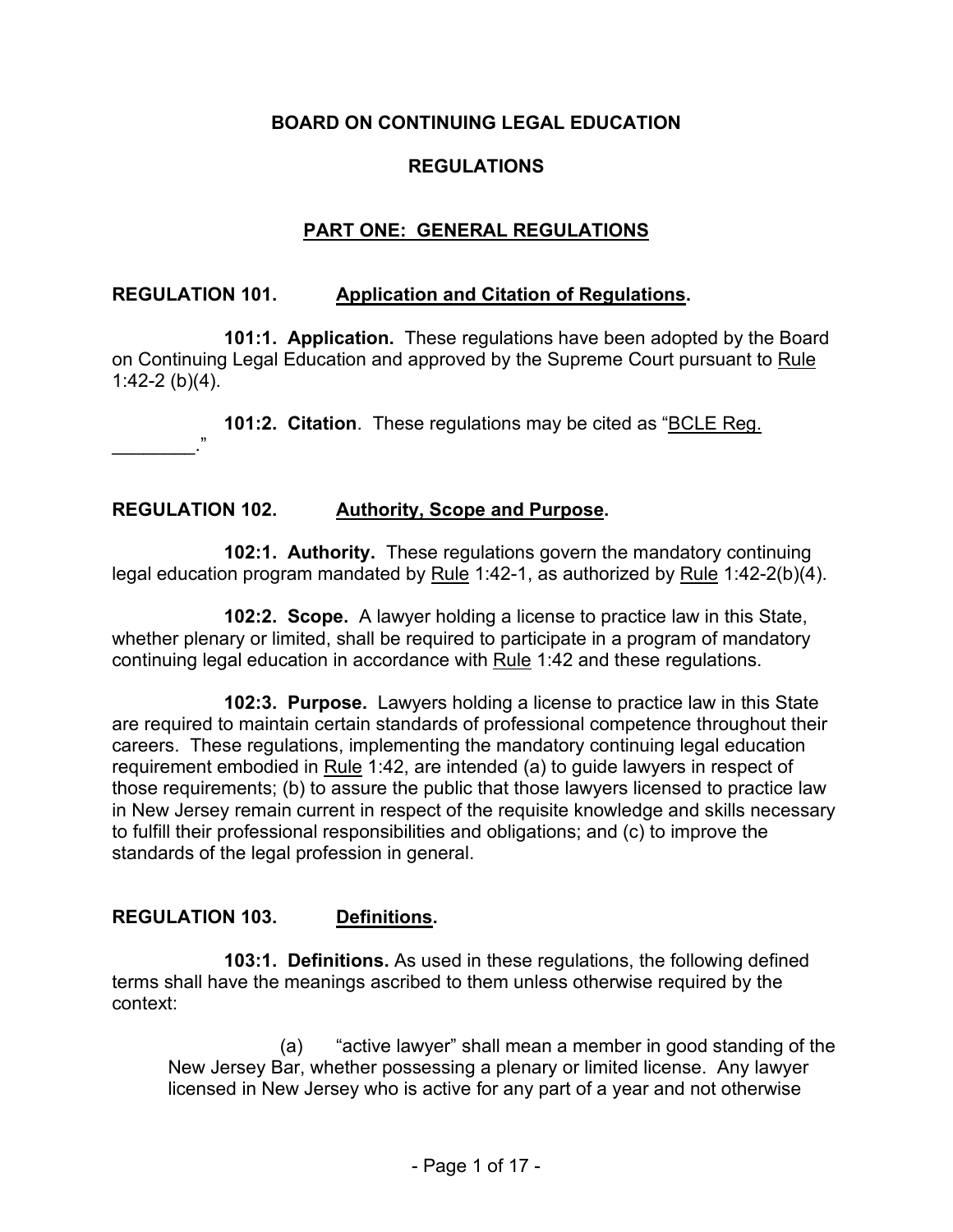exempt from these continuing legal education requirements must comply with these regulations;

(b) "alternative verifiable learning format courses" shall mean any videotape, audiotape, remote place viewing or on-line internet computer presentations, satellite simulcast, teleconferencing, videoconferencing, internet computer self-study, or other alternative format hereafter developed by an approved service provider and authorized by the Board;

(c) "approved educational activity" or "approved course" shall mean a specific, individual legal education activity or course presented by an approved service provider or presented by other than an approved service provider if such activity or course is accredited by the Board as a legal education activity under these regulations;

(d) "approved service provider" shall mean a person, entity, organization or association accredited by the Board in accordance with Rule 1:42 and these regulations;

(e) "Board" shall mean the New Jersey Supreme Court Board on Continuing Legal Education;

(f) "CLE requirement" shall mean the satisfactory completion of twenty-four credit hours of continuing legal education every two years, of which not less than four credits must be in ethics and/or professionalism, as provided in BCLE Reg. 201;

(g) "compliance period" shall mean any period of twenty-four consecutive months commencing on January first of any year and ending December thirty-first of the following year;

(h) "compliance reporting group" is defined in BCLE Reg. 401:2;

(i) "continuing legal education" or "CLE" shall mean any legal, judicial, or other educational activity or course accredited by the Board. Generally, CLE will include educational activities designed principally to maintain or advance the professional competence of lawyers and/or to expand an appreciation and understanding of the ethical and professional responsibility of lawyers;

(j) "credit hour" shall mean an increment of time of 50 minutes of instruction, not including introductory remarks, keynote speeches, luncheon/dinner speeches or breaks, but including question-and-answer periods; provided, however, that no CLE credit will be awarded for any period of instruction of less than a credit hour, including ethics credits which also must be a minimum of a total of 50 minutes;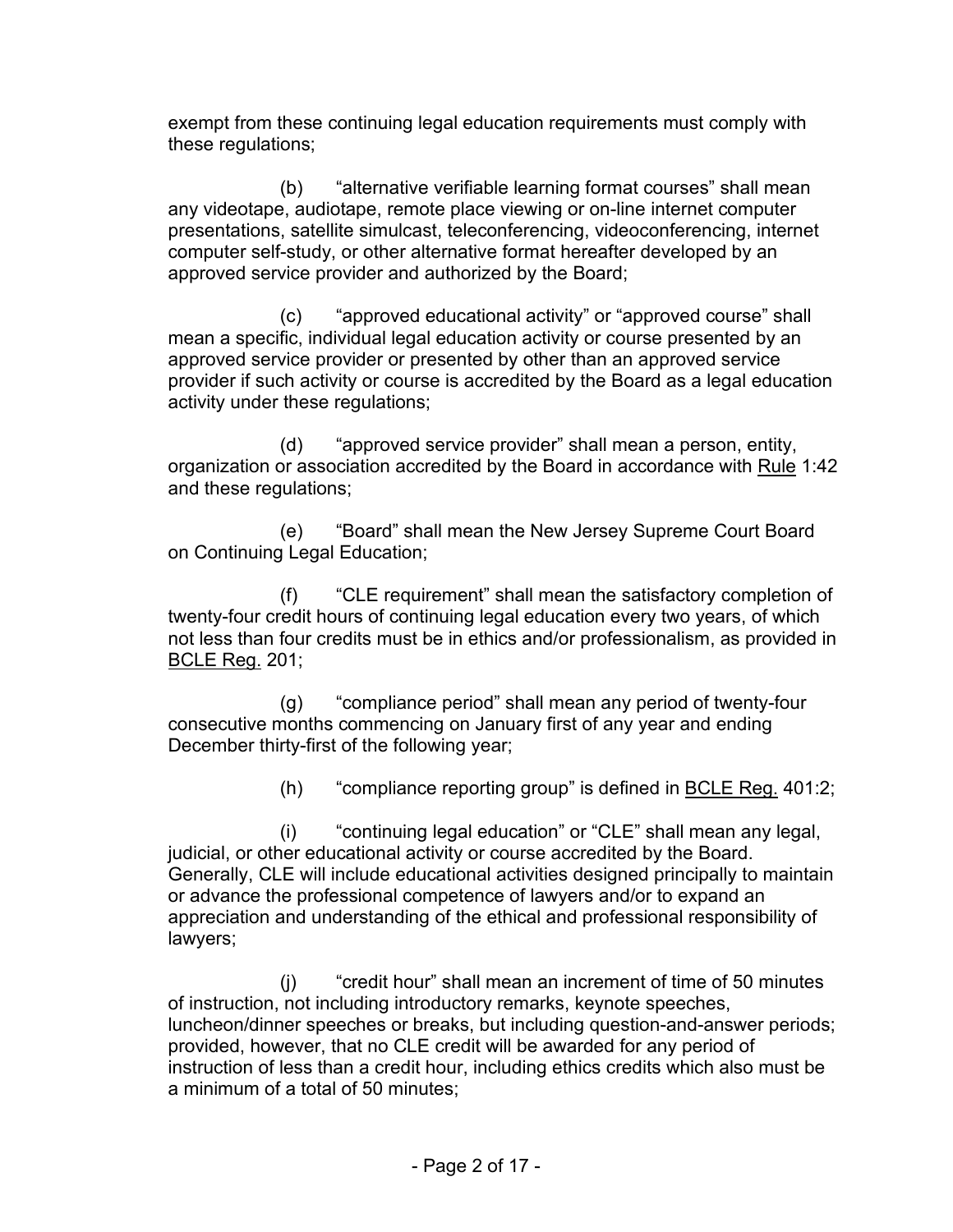(k) "ethics" and/or "professional responsibility" shall mean those courses or segments of courses devoted to (1) the substance, underlying rationale, and the practical application of the Rules Of Professional Conduct; (2) the professional obligations of the attorney to the client, the court, the public, and other lawyers; (3) substance abuse and its effects on lawyers and the practice of law; and (4) diversity, inclusion, and elimination of bias. Diversity, inclusion and elimination of bias programs and courses relevant to the practice of law may include, among other topics, implicit and explicit bias, equal access to justice, serving a diverse population, diversity and inclusion initiatives in the legal profession, and cultural competency in the practice of law or the administration of justice;

(l) "inactive member" or "inactive attorney" shall mean a member of the New Jersey Bar on exempt status as defined in Rule 1:28-2(b);

(m) "in-house continuing legal education activity" shall mean courses or programs offered or conducted by law firms, either individually or in connection with other law firms, corporate legal departments, government legal departments, or similar entities primarily for the education of their members, which providers have been approved in advance by the Board;

(n) "newly admitted lawyer" shall mean a lawyer who becomes an active member of the New Jersey bar for the first time;

(o) "non-approved service provider" shall mean any person, entity, organization or association that has not been granted prior approved service provider status who is presenting or offering one or more continuing legal education programs;

(p) "per-course service provider" shall mean any person, entity, organization or association that has sought approval to present or offer a specific approved educational activity or approved course;

(q) "professionalism" courses shall mean courses or segments of courses devoted to the examination and identification of principles of competence, civility, improvement of the justice system, advancement of the rule of law, and service to the community;

(r) "program" or "CLE program" shall mean the system of mandatory continuing legal education requirements imposed by Rules 1:42 and these regulations;

(s) "undue hardship" shall mean a severe medical condition, natural disaster, family emergency, financial hardship or other compelling good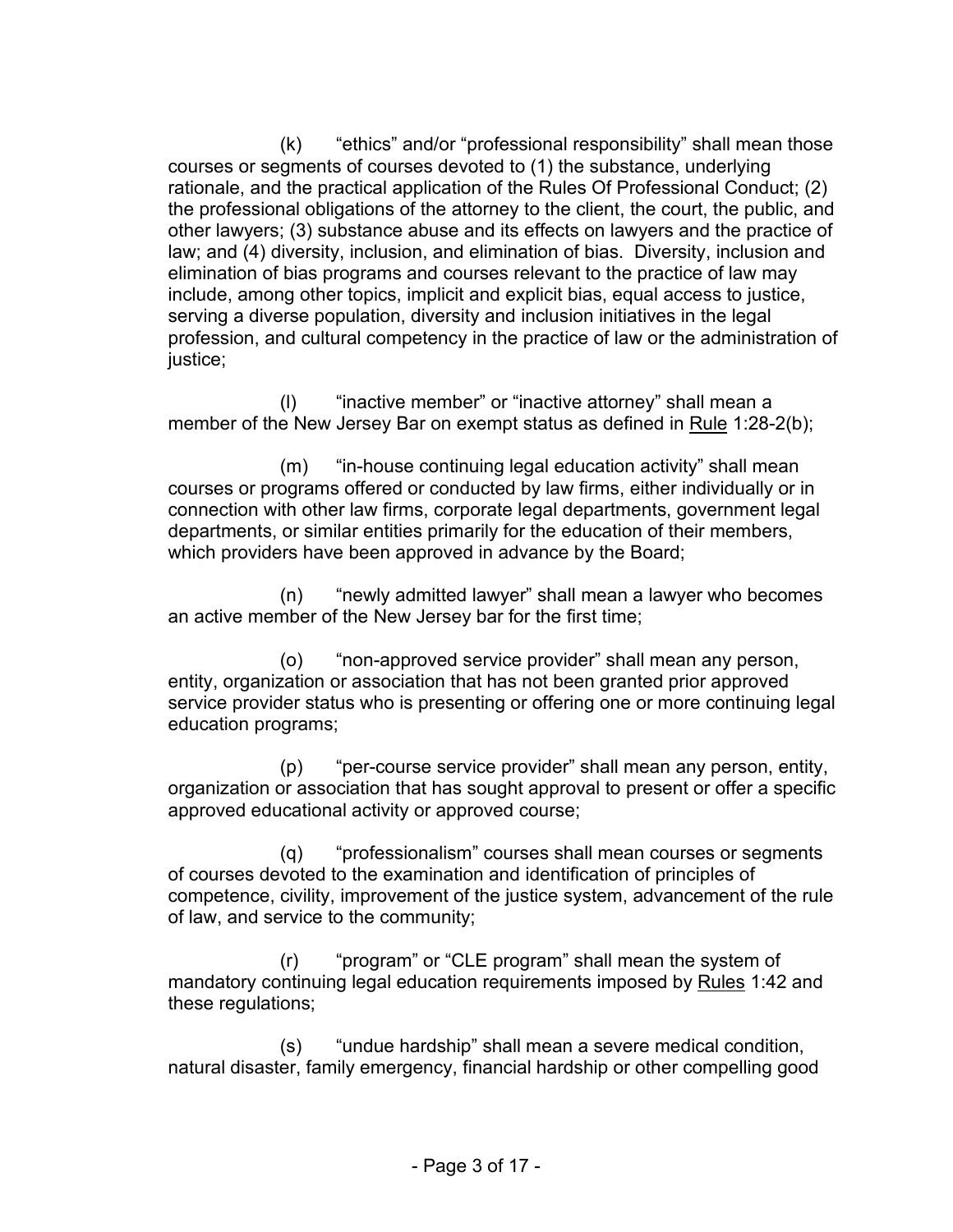cause reason which in the judgment of the Board renders a lawyer incapable of complying with these regulations;

(t) "year" shall mean a calendar year.

## **REGULATION 104. The Board on Continuing Legal Education; Powers and Duties; Staffing and Funding; Audit; Immunities.**

**104:1. Board.** The Board shall consist of not more than eleven members of the bar of the State of New Jersey who shall be appointed by the Supreme Court. Three members of the Board also shall serve as members of the Board on Attorney Certification, one member shall be the annual designee of the New Jersey State Bar Association, and one member shall be the annual designee of the New Jersey Commission on Professionalism in the Law. The Administrative Director of the Courts or the Administrative Director's designee shall serve as a non-voting member of the Board.

**104:2. Terms.** Other than the designee of the New Jersey State Bar Association, the designee of the New Jersey Commission on Professionalism, and the Administrative Director or the Administrative Director's designee, members shall be appointed for three-year terms. However, members also serving on the Board on Attorney Certification may only serve a term or terms on the Board coextensive with their term on the Board on Attorney Certification. No member who has served four full three-year terms successfully shall be eligible for immediate reappointment. Members appointed to fill unexpired terms may be reappointed to four successive terms.

**104:3. Officers.** The Supreme Court shall annually designate a Chair and Vice Chair from among the members of the Board.

**104:4. Quorum.** One more than half of the sitting voting members of the Board shall constitute a quorum, and all determinations of the Board shall be made by a majority of a quorum.

**104:5. Powers and Duties.** The Board shall have the authority to administer the mandatory continuing legal education program, including, without limitation, the following:

(a) to determine and approve the courses and activities that qualify for continuing education credit under the CLE program;

(b) to designate approved service providers and approved educational activities or approved courses that qualify for credit;

(c) to monitor compliance with the CLE program by providers and lawyers;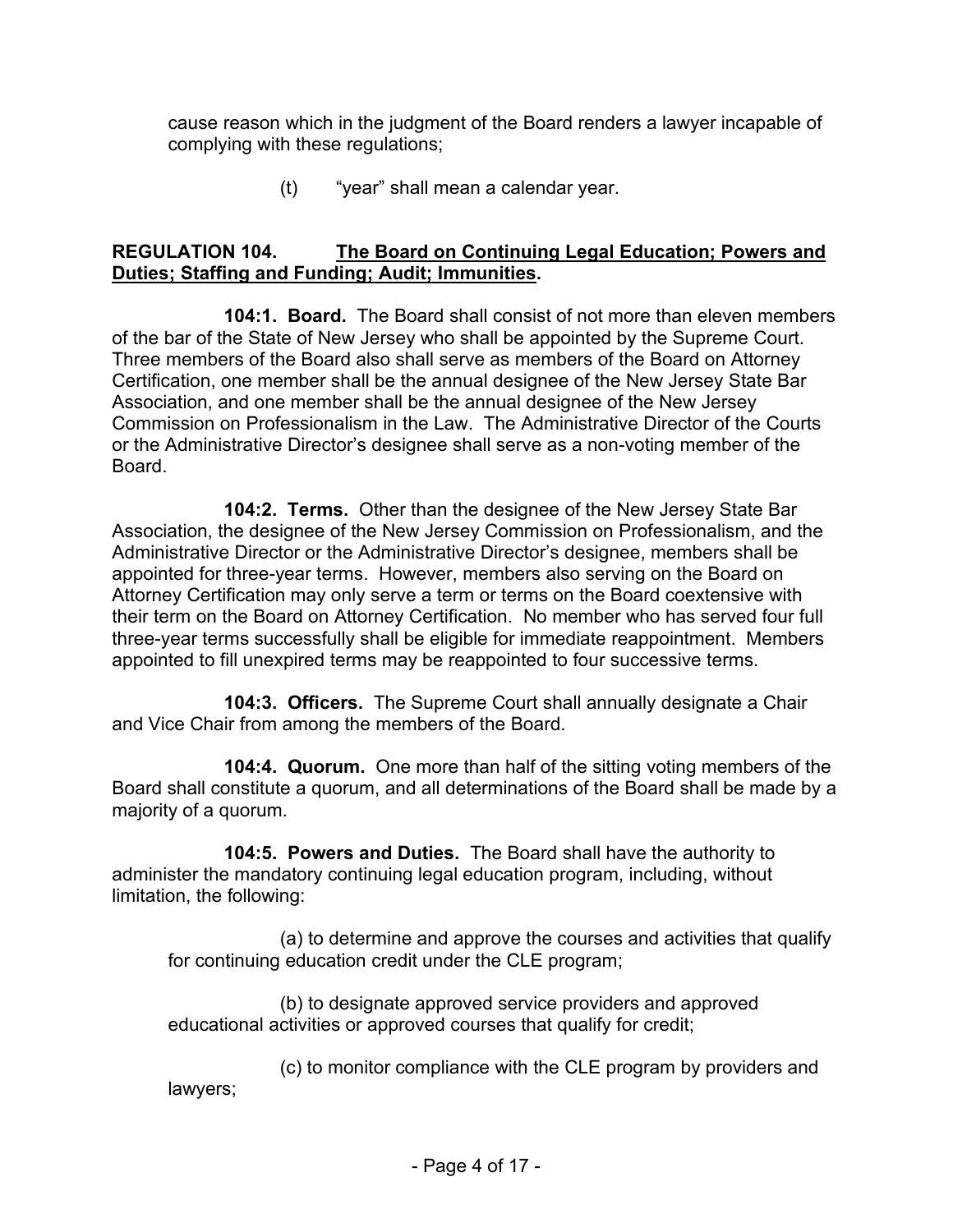(d) to promulgate regulations governing the CLE program, subject to the approval of the Supreme Court;

(e) to establish a schedule of fees to be charged to approved service providers and to lawyers to fund the administration of the CLE program, subject to the approval of the Supreme Court;

(f) to cooperate with the Board on Attorney Certification in establishing and administering the continuing legal education requirement for certified attorneys under Rule 1:39-2(d); and

(g) to make recommendations to the Supreme Court regarding changes to Rule 1:42 and these regulations, and the CLE program.

**104:6. Staffing and Funding.** The day-to-day operations of the Board shall be performed by a staff operating under the supervision of the Office of the Clerk of the Supreme Court. Staff salaries, benefits, and operational costs shall be funded from fees imposed by these regulations in accordance with Rule 1:42. To the extent that the Board is not fully self-funding, the additional funds necessary to maintain the operation of the CLE program shall be provided by the Administrative Office of the Courts, subject to subsequent reimbursement by the Board from the program fees.

**104:7. Audit.** The Board shall retain an auditor to conduct financial audits, as recommended by the Administrative Director of the Courts.

**104:8. Immunities.** Members of the Board, their lawfully appointed designees and staff to the Board shall be absolutely immune from suit based on their respective conduct in performing their official duties.

# **PART TWO: CONTINUING LEGAL EDUCATION REQUIREMENTS**

# **REGULATION 201. Continuing Legal Education Requirements of Lawyers.**

**201:1. Mandatory requirements.** Every active lawyer shall complete twenty-four credit hours of continuing legal education every two years. Of those twentyfour credits, not less than five credits must be in ethics and/or professionalism. At least two of the five hours of credit in ethics and/or professionalism shall be in diversity, inclusion, and elimination of bias.

# **201:2. Additional mandatory requirements for newly admitted**

**lawyers.** By the end of a newly admitted lawyer's first two-year compliance period after admission to the Bar of New Jersey, the newly admitted lawyer must satisfy fifteen of his or her required credit hours in any five of the following nine subject areas: New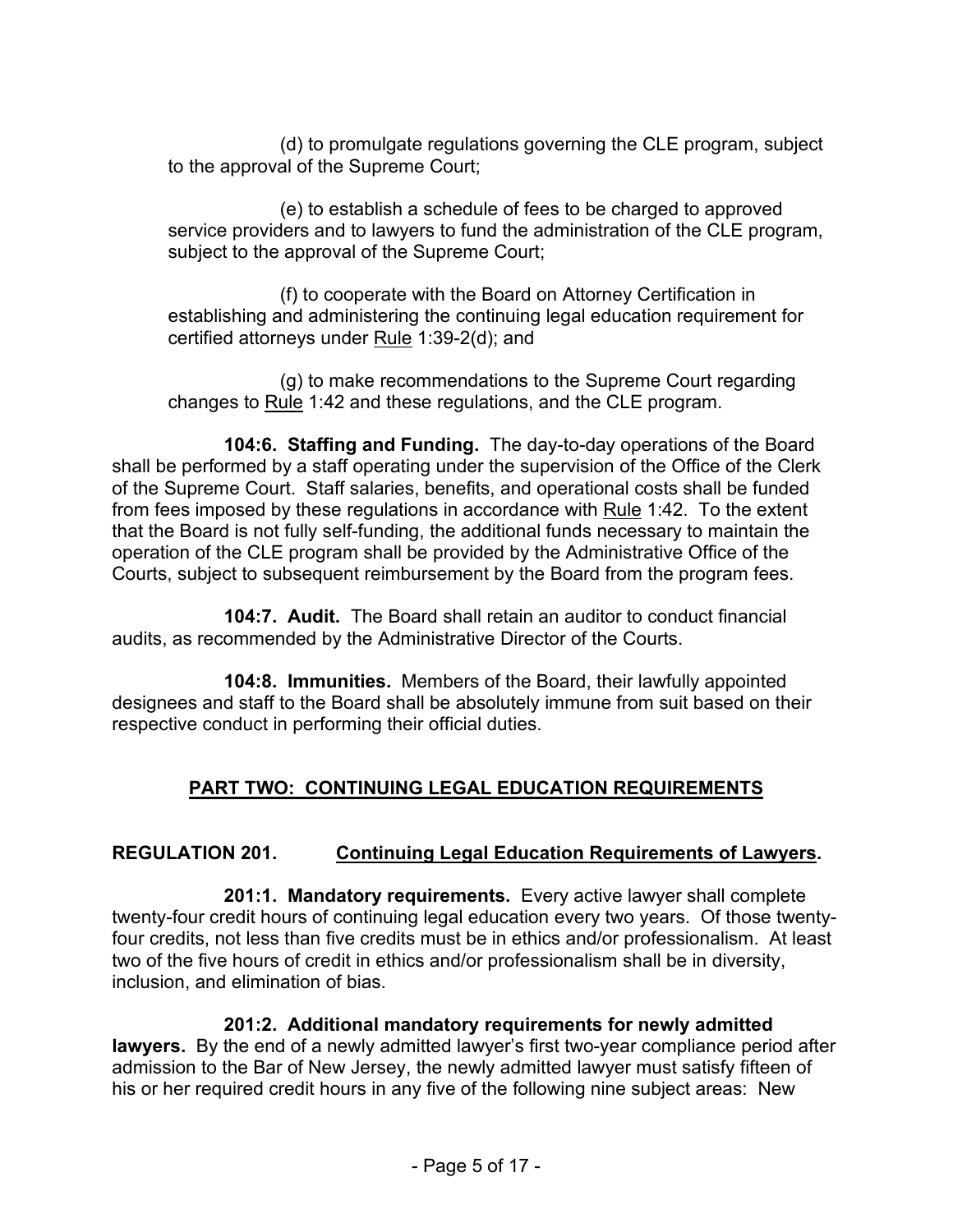Jersey basic estate administration; New Jersey basic estate planning; New Jersey civil or criminal trial preparation; New Jersey family law practice; New Jersey real estate closing procedures; New Jersey trust and business accounting; New Jersey landlord/tenant practice; New Jersey municipal court practice; and New Jersey law office management. A lawyer who has completed at least the first full year's requirements of the Skills and Methods Course will be considered to have met the additional requirements for a newly admitted lawyer.

**201:3. Carryover.** No more than a total of twelve credit hours may be carried over to a subsequent compliance period.

**201:4. Reciprocity.** Except for the courses required under BCLE Reg. 201:2, all active lawyers will receive 1:1 credit for courses approved as satisfying the continuing legal education requirements of any other jurisdiction, so long as they comply with any course accreditation restrictions in New Jersey. Lawyers complying with requirements in other states that do not have an ethics/professionalism requirement nevertheless must satisfy the ethics/professionalism requirement set forth in BCLE Reg. 201 to be considered in full compliance with New Jersey's CLE requirement.

**201:5. Certified attorneys.** A lawyer certified by the Board on Attorney Certification may claim mandatory CLE credit for educational activities that the Board on Attorney Certification approves for certification or recertification.

**201:6. Teaching CLE.** A lawyer who teaches an approved course designed principally to maintain or advance the professional competence of lawyers and/or expand an appreciation and understanding of the ethical and professional responsibility of lawyers, and/or teach law to non-lawyers is entitled to twice the credit hours authorized for that portion of the course taught by the lawyer claiming teaching credit. Teaching credit for the same course offered more than once during a compliance period shall be claimed only once during each compliance period. Nevertheless, customary credit will be allowed for the teacher's attendance at the same course for any second or subsequent course taught during that compliance period. Law school professors and instructors shall not be awarded CLE credit for teaching full or part-time law students. No more than six total credits of CLE can be obtained in any one compliance period for participation in moot court or mock trial educational activities.

**201:7. Inns of Court programs.** Lawyers participating as masters, barristers or pupils in Inns of Court programs shall be entitled to 1:1 credit for participation limited to those educational activities of an Inns of Court program that are substantially in compliance with these regulations.

# **201:8. Alternative verifiable learning formats.**

(a) Lawyers who reside or work on a regular and continuous basis in New Jersey or in another mandatory CLE jurisdiction for the entire compliance period: Courses taken through alternative verifiable learning formats, if approved for CLE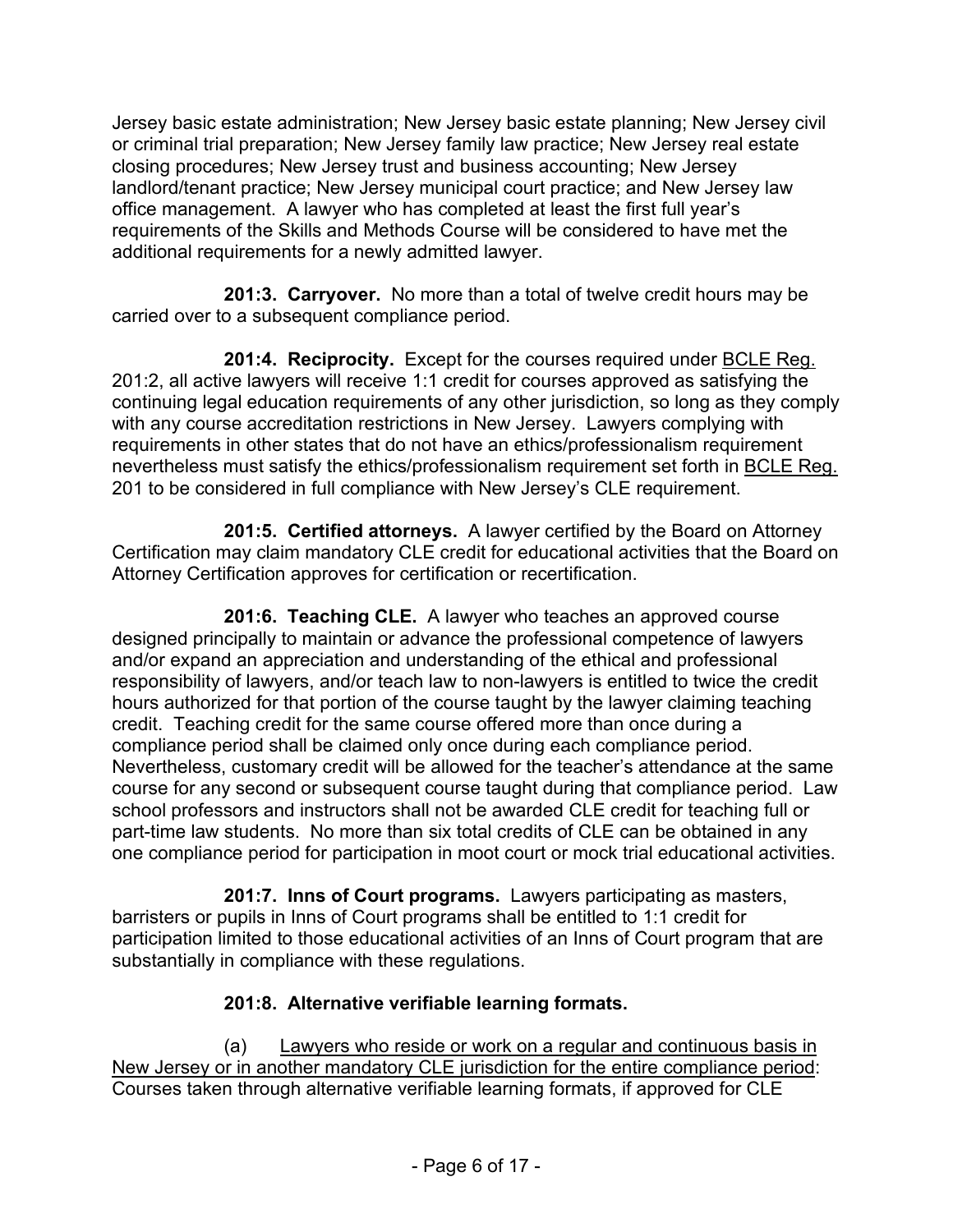course accreditation, shall account for no more than twelve credit hours per compliance period. Lawyers who reside in, work in, and are licensed in a mandatory CLE jurisdiction that allows for 100% of CLE courses to be taken through alternative verifiable learning formats shall, through reciprocity, be able to satisfy their CLE obligation in New Jersey through 100% alternative verifiable learning formats.

(b) Lawyers who do not reside or work on a regular and continuous basis in New Jersey or in another mandatory CLE jurisdiction for the entire compliance period or who are medically certified as unable to attend live courses: Courses taken through alternative verifiable learning formats, if approved for CLE course accreditation, may account for 100% of the credit hours required in a compliance period; provided, however, that this shall apply only during such time as (i) the lawyer does not reside or work on a regular and continuous basis for the entire compliance period in New Jersey or in another mandatory CLE jurisdiction or (ii) a licensed physician certifies to the Board that the lawyer is unable to attend live courses.

## **REGULATION 202. Exemptions, waivers, extensions of time, undue hardship.**

## **202:1. Exemptions.**

(a) Consistent with the provisions of Rule 1:28-2(b), only attorneys who have been admitted to practice law in any State or the District of Columbia for fifty years or more, those who have reached age seventy-five regardless of length of tenure at the Bar, those on full-time active duty in the military, VISTA or Peace Corps, and those retired completely from the practice of law are exempted from the mandatory CLE requirement.

(b) Attorneys who are serving on a District Ethics Committee of the Supreme Court of New Jersey shall be deemed to have satisfied two hours of credit towards the ethics/professionalism requirement during each year of any continuing legal education compliance period in which they serve on a District Ethics Committee.

**202:2. Waivers/undue hardship.** The Board, in its discretion and for good cause appearing, may waive the mandatory CLE requirements of Rule 1:42 and these regulations for such period as the Board may determine, upon a finding of the Board, by clear and convincing evidence, of either (a) undue hardship, or (b) circumstances beyond the control of the lawyer that prevent the lawyer from complying in any reasonable manner with the CLE requirement. An application for a waiver shall be in writing addressed to the Board, with payment of the requisite fee, shall be certified as true under penalties of perjury, and, at a minimum, shall set forth: the reason(s) the lawyer cannot comply with the minimum requirements of these regulations; the efforts the lawyer made to comply; and a plan for compliance during the waiver period or upon termination of the waiver period. A waiver may be extended upon a written and certified application to the Board and subsequent Board approval. Upon expiration of the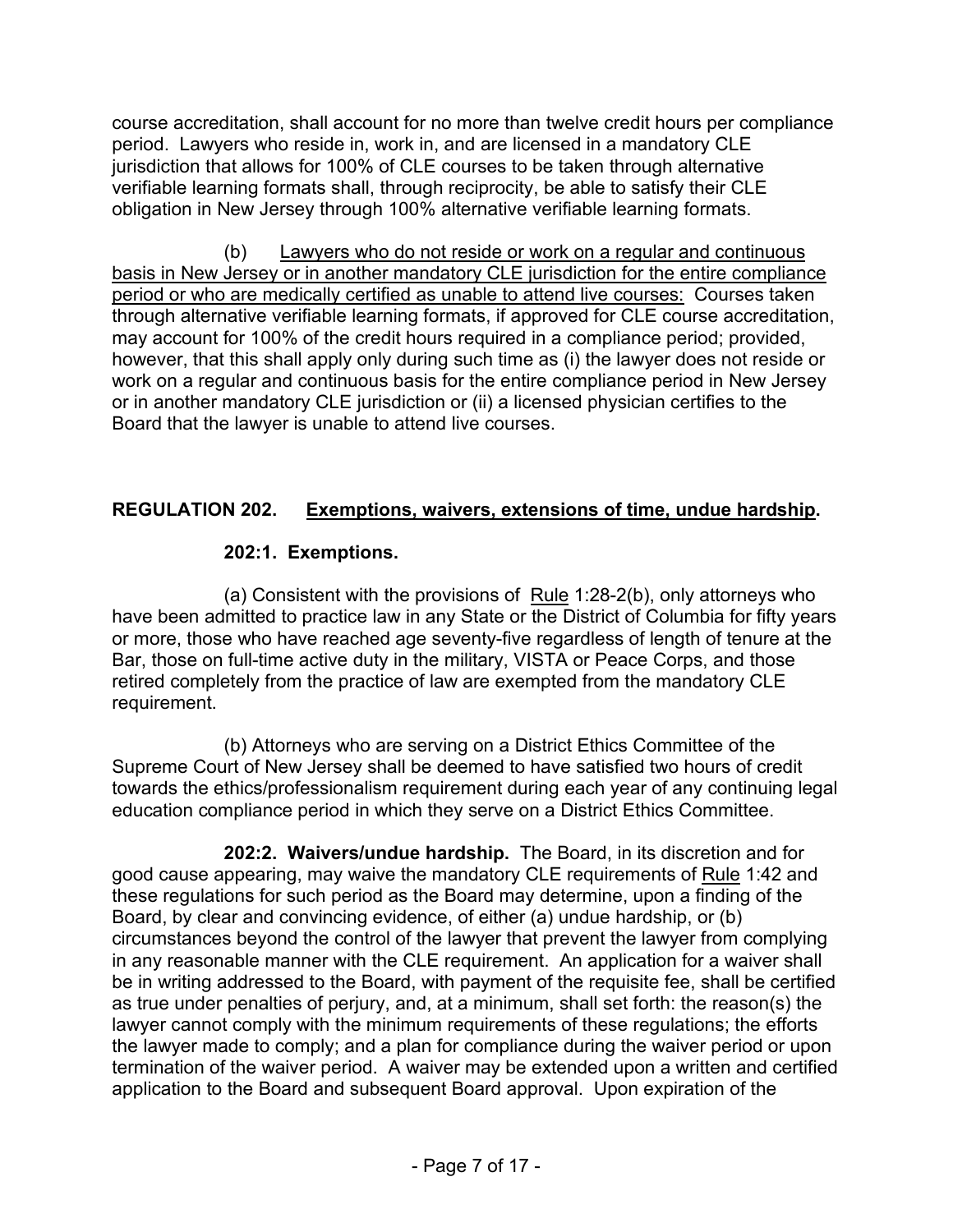waiver, the Board may impose such additional CLE requirements upon the lawyer as it deems appropriate.

**202:3. Extensions of time.** Upon a written and certified application, with payment of the requisite fee, and for good cause appearing, the Board, in its discretion, may extend the time of compliance for a lawyer upon such terms and under such conditions as the Board shall require. Each request will be reviewed on a case-by-case basis and no action by the Board on a prior or subsequent request shall be deemed precedential.

# **PART THREE: COURSE ACCREDITATION AND APPROVAL**

## **REGULATION 301. Course Accreditation standards and requirements for course approval.**

**301:1. Course accreditation standards.** The Board shall approve CLE consisting of approved education activities or approved courses that satisfy, at a minimum, the following standards:

(a) the approved education activity or approved course must have significant intellectual, educational or practical content, and its primary objective must be to increase each participant's professional competence and proficiency as a lawyer;

(b) the course or activity shall constitute an organized program of learning dealing with matters directly related to the practice of law, professional responsibility, professionalism, or ethical obligations of lawyers;

(c) CLE materials are to be prepared, and approved educational activities or approved courses are to be conducted by an approved service provider or a per-course approved provider qualified by practical or academic experience for a traditional CLE course in a setting suitable to the educational activity of the program and, when appropriate, equipped with suitable writing surfaces or sufficient space for taking notes; and,

(d) thorough, high-quality, and carefully written materials are to be distributed to all attendees at or before the time the approved education activity or approved course is presented. These may include written materials printed from a computer presentation, computer website, or CD-ROM. A written agenda or outline for a presentation shall satisfy this requirement when written materials are not suitable or readily available for a particular subject. The absence of written material, however, shall be the exception.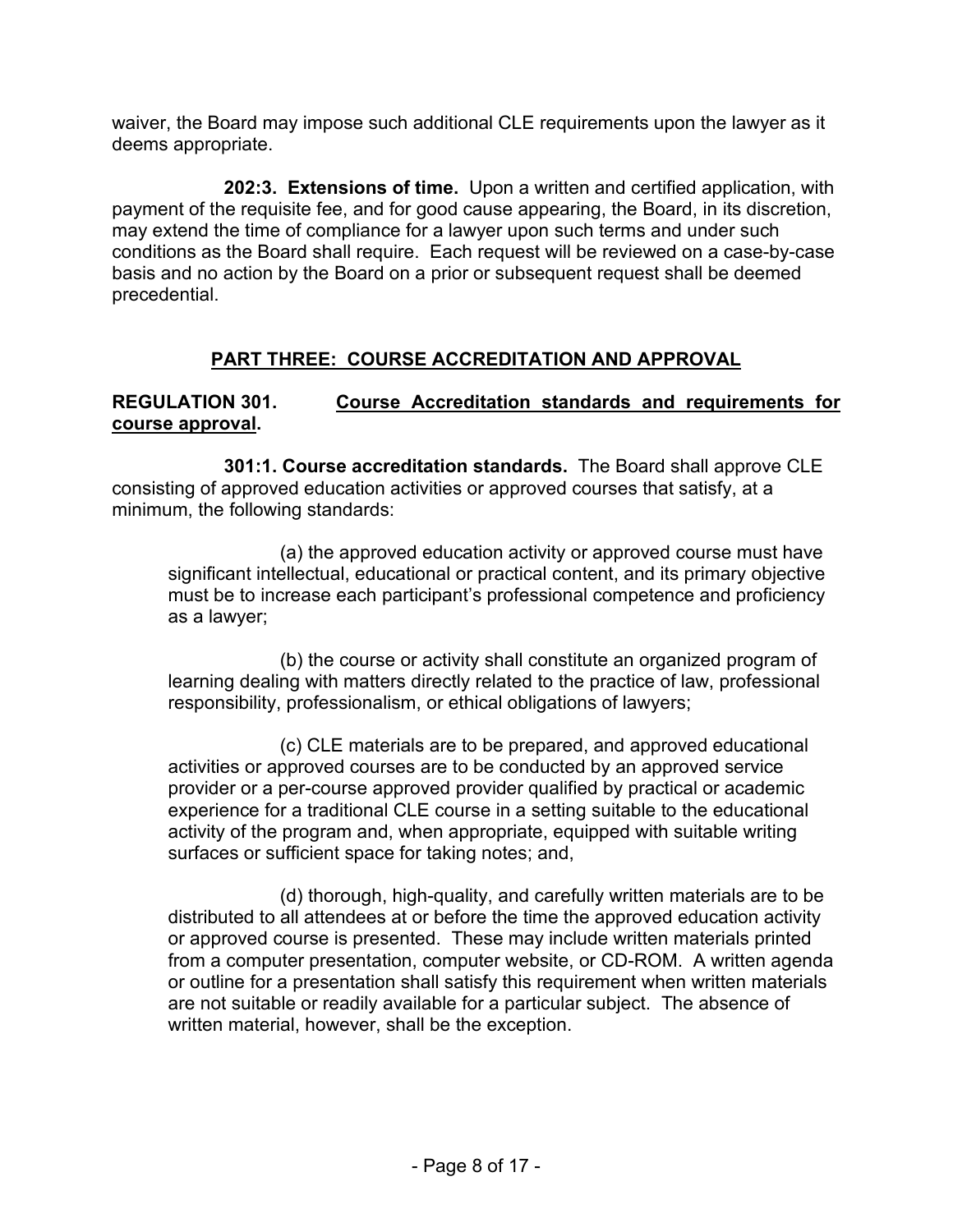Notwithstanding the foregoing, any CLE activity or course that is approved for credit by any state that also requires mandatory continuing legal education for its Bar presumptively shall be deemed approved by the Board.

**301:2. Fees, recordkeeping and record retention requirements.** Any approved service provider or per-course approved service provider, as a condition of continued accreditation, must remit to the Board all required fees in the amounts and in the frequency as the Board may determine. The Board shall maintain a schedule of fees as determined by the Board. The Board also may impose late fees on providers for failure to meet the requirements of Rule 1:42 and these regulations. Any approved service provider or per-course approved service provider must keep and maintain attendance records of each approved educational activity or approved course sponsored by it, which records shall be furnished to the Board in accordance with BCLE Reg. 302:4. All records required under this regulation shall be retained for a period of not less than three consecutive years from the date created. Fees shall be waived for government entities applying for approved service provider status or for a per-course approval.

**301:3. In-house continuing legal education activities.** The Board may award credit for in-house continuing legal education activities as long as those activities qualify according to the requirements of BCLE Reg. 301:1. Public service organizations seeking to offer in-house continuing legal education activities may, upon application and in the discretion of the Board, be granted a waiver of any applicable fees.

**301:4. Law school CLE.** Law school courses offered by a law school accredited by the American Bar Association, other than those tailored to the completion of a law degree, and which otherwise comply with these regulations shall qualify for credit.

**301:5. Hybrid programs.** Programs that cross academic lines, such as accounting-tax seminars, or which do not deal directly with the practice of law, such as science courses or computer courses, may be considered for approval by the Board. However, in making that determination, the Board, in its discretion, first must be satisfied that the content of the activity or course will enhance legal skills or the ability to practice law.

**301:6. Access.** Any approved educational activity or approved course must be open to monitoring by the Board or its members, or its authorized representatives, without charge or need for advance registration or notice.

**301:7. Presumption against approval.** Any course sponsored by a vendor of goods or services is presumed not to qualify under this standard if any selfpromotion of goods or services is part of the presentation. No promotion or sale of goods or services may occur during any period for which credit is sought, and no active lawyer may be required to attend a sales presentation, in any form, in order to receive credit for a course.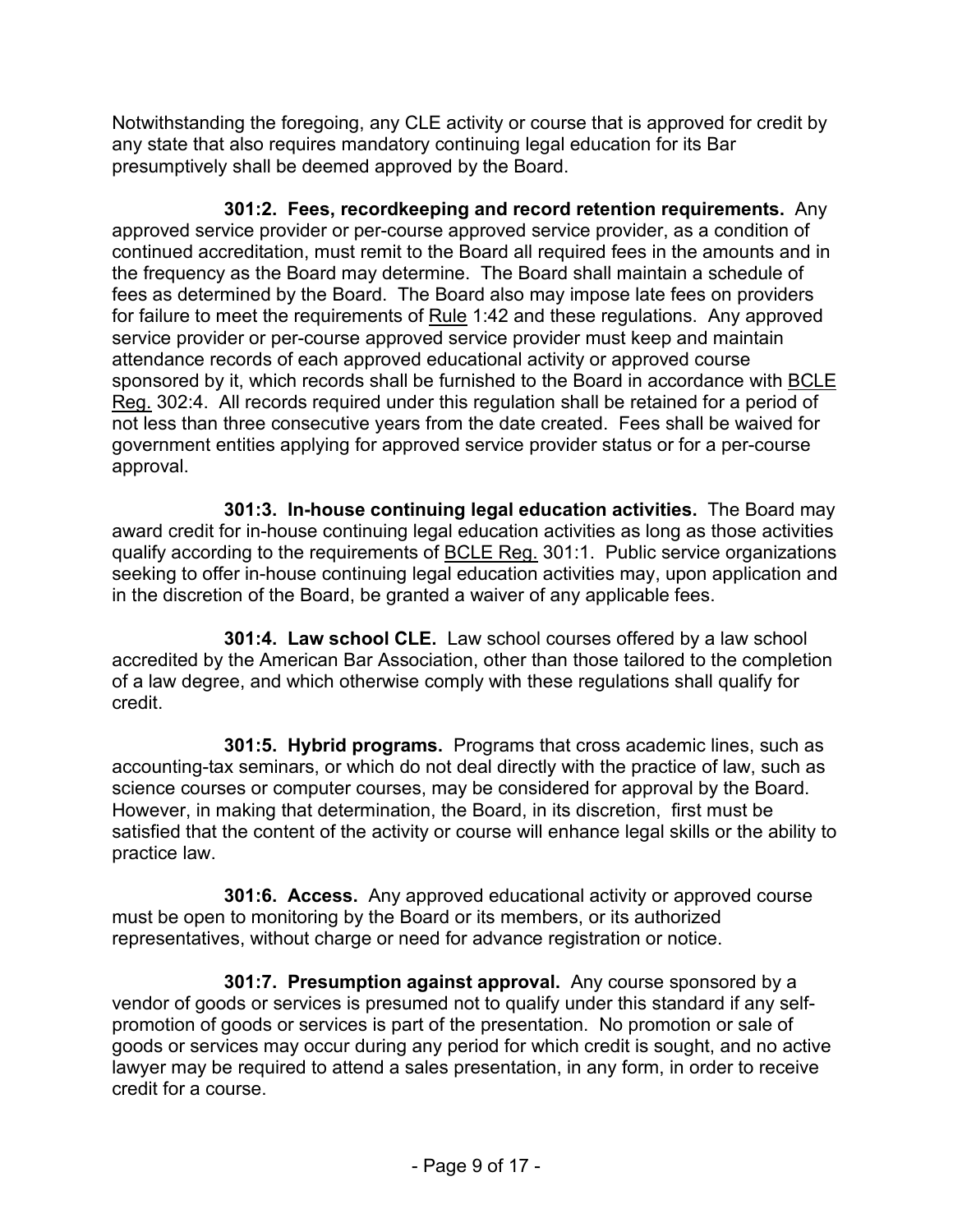**301:8. Proof of attendance.** Sign-in/sign-out sheets designating attendance at an approved course shall be maintained by the provider thereof, and certificates of attendance shall be provided to all attendees within thirty calendar days of successful completion of the approved course.

**301:9. Alternative verifiable learning formats.** Any course offered under an alternative verifiable learning format must have a reliable method of verifying and recording lawyer attendance to qualify for accreditation, as determined by the Board in its discretion. Pursuant to BCLE Reg. 301:8, the provider shall provide to the active lawyer a certificate of attendance confirming successful completion of the approved alternative verifiable learning format course only upon verification that the course in fact was completed.

**301:10. Timeliness.** Any application for CLE credit made more than three years after the approved educational activity or approved course was attended will be rejected as untimely.

**301:11. Compliance obligation.** Before beginning a course, it is the lawyer's sole and exclusive responsibility to ensure eligibility for accreditation of the course of study.

**301:12. Per-course approval.** On an individual program basis, CLE activities may be approved upon the written application of a per-course service provider, other than an approved service provider, or an active lawyer on an individual program basis. If approval of a course is requested in advance by a per-course service provider, the application and supporting documentation, including two substantially complete sets of written materials to be distributed at the course or program, shall be submitted to the Board at least thirty days prior to the date the course is scheduled. If approval of a course is requested by an active lawyer in advance, the application need not include a complete set of written materials. If approval of a course is requested by either a percourse service provider or an active lawyer after the course has been presented, the application and supporting documentation, including a substantially complete set of written materials distributed at the course or program, shall be submitted no later than thirty days after the date the course was presented.

**301:13. Procedure for approval.** All applications for approval of an approved educational activity or approved course must be submitted on a form furnished by the Board. The submitted application must contain all information requested on the form, and the representations made on the form must be certified pursuant to Rule 1:4-4(b). Each application shall be accompanied by a course outline or brochure that describes the course content, identifies the teachers, lists the times devoted to each topic, and shows the date and location of each course offering, together with copies of all applicable course materials appended. The application also shall include a detailed calculation of the total number of CLE hours and hours of ethics/professional responsibility for which approval is sought.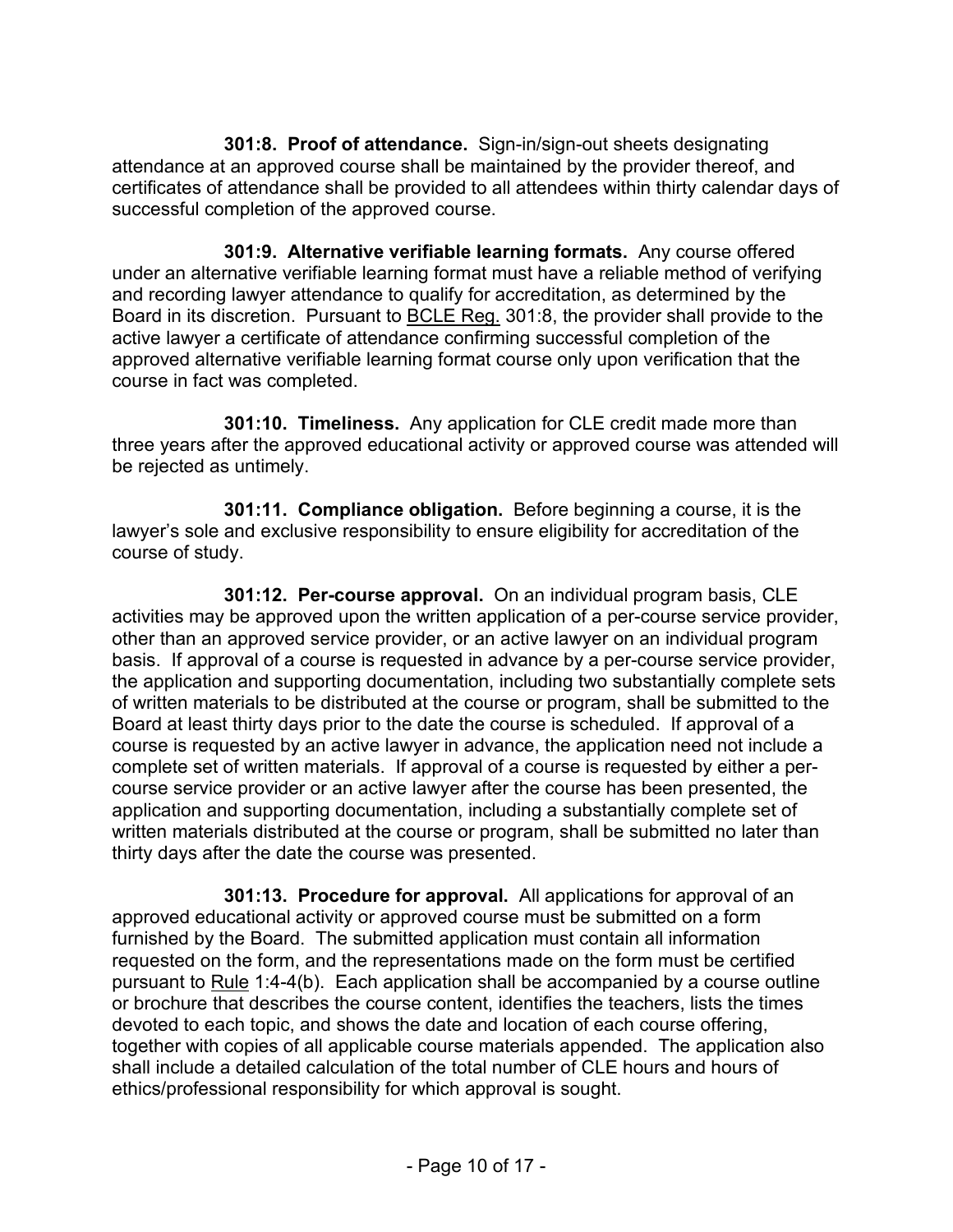### **REGULATION 302. Approval of service providers or per-course approval.**

**302:1. In general.** A provider may seek either approved service provider status or seek credit for individual courses on a per-course basis. The following are eligible for "approved service provider" status from the Board: local, state and specialty bar associations; for profit and nonprofit legal education providers; Inns of Court; educational institutions, including but not limited to law schools accredited by the American Bar Association; and in-house providers, including law firms, profit and nonprofit corporations, and governmental entities. Providers seeking either approved service provider status or individual course accreditation shall meet the course approval requirements established in BCLE Reg. 301.

**302:2. Standards for approved service providers.** Approved service provider status may be granted by the Board, in its discretion, to applicants satisfying, at a minimum, the following requirements:

(a) the provider has presented, within the past two consecutive years, not less than five separate programs of CLE that meet the standards of quality set forth in BCLE Reg. 301;

(b) the provider has demonstrated to the Board's satisfaction that its CLE activities have consistently met the standards of quality set forth in BCLE Reg. 301;

(c) the provider is a law school accredited by the American Bar Association; or

(d) an in-house continuing legal education activity provider that previously has not presented a CLE course satisfies the Board that the provider's proposed educational activity or course meets the standards set forth in BCLE Reg. 301.

**302:3. Application procedure.** An application for accreditation as an approved service provider shall be made by submitting the appropriate fully completed form and paying the required fee as set by the Board.

**302:4. Effect of approval as an approved service provider; reporting obligations.** Once a person, entity, organization or association is granted approved service provider status by the Board, its continuing legal education activities or courses are presumptively accredited and no separate application must be made to the Board for course approval. Approved service providers shall file with the Board, by no later than January 15 and July 15 of each year, a report describing in detail the CLE activities it conducted during the prior six months. Approved service providers also shall file with the Board, prior to the presentation of any CLE activity or course, but no later than 30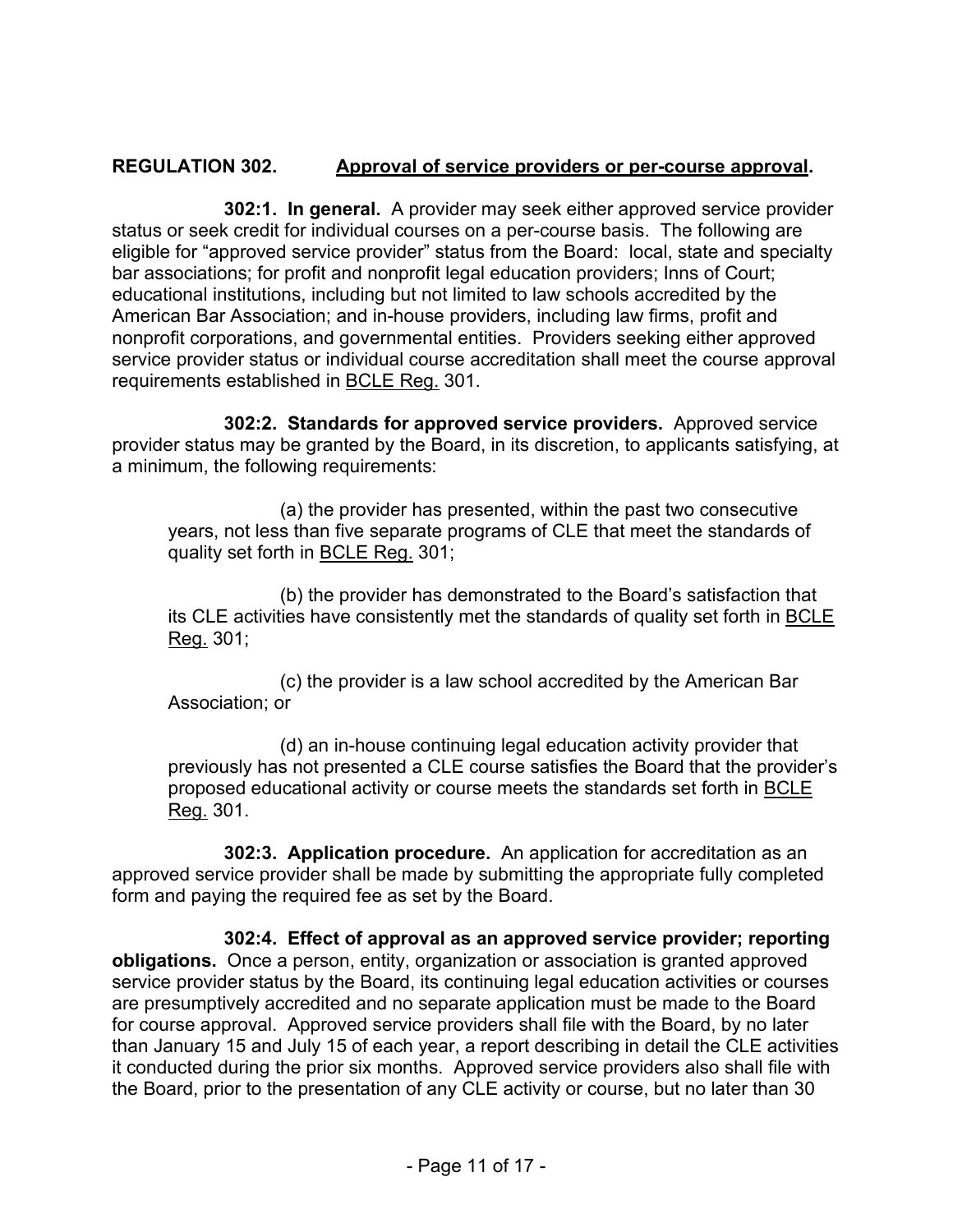days after the presentation of the course, an on-line course announcement of such CLE activity that shall specify, among other things, the areas of law covered in the activity or course and the credit hours claimed for the activity or course. All filings under this regulation shall be on forms provided by the Board.

**302:5. Continuing review.** The Board retains the discretion to evaluate any activity or course offered by an approved service provider and, upon the Board's preliminary determination that the educational activity or course does not satisfy the standards for course approval, the Board may notify the approved service provider that any future presentation of the deficient program will not be approved for credit. Any such notice of disapproval shall be sent by the Board to the approved service provider no later than forty-five days after the Board's receipt of the announcement of the course offering. The approved service provider may request reconsideration of the Board's decision by submitting a letter of appeal to the Board within fifteen days of the date of the Board's notice of disapproval. An approved service provider's failure to appeal timely any disapproval by the Board renders that disapproval final, and any decision of the Board on an appeal also is final.

**302:6. Term of approval; renewal; procedure.** Save for any earlier revocation by the Board, the grant of accreditation as an approved service provider shall be valid for a period of two consecutive years from the date of the grant. A grant of accreditation as an approved service provider may be continued for an additional, consecutive two-year period upon the filing of a new and fully completed application and payment of the required fee before the expiration of the approved service provider's current accreditation period. The Board, in its discretion, shall determine if there are any pending or past breaches of Rule 1:42 or these regulations and the Board may condition continuation of approved service provider status on the satisfactory completion of such additional requirements or conditions as the Board, in its discretion, may specify. If an application for renewal is not filed before the expiration of the approved service provider's accreditation period, the approved service provider's status will terminate automatically at the expiration of the earlier approval. Any renewal application received thereafter instead shall be considered by the Board as an initial application for approved service provider status.

**302:7. Revocation.** Approved service provider status may be revoked by the Board, in its discretion, if the reporting requirements of BCLE Reg. 301 and 302 are not met, or if, upon review of the approved service provider's performance, the Board determines, in its discretion, that the content of the course material, the quality of the CLE activities or the approved service provider's performance do not meet the standards set forth in BCLE Reg. 301 and 302.

**302:8. Financial hardship.** Every approved service provider shall have a detailed financial hardship policy for lawyers who wish to attend its courses, but for whom the expense of such courses would pose a financial hardship. Upon request, the approved service provider must disclose its detailed financial hardship policy. A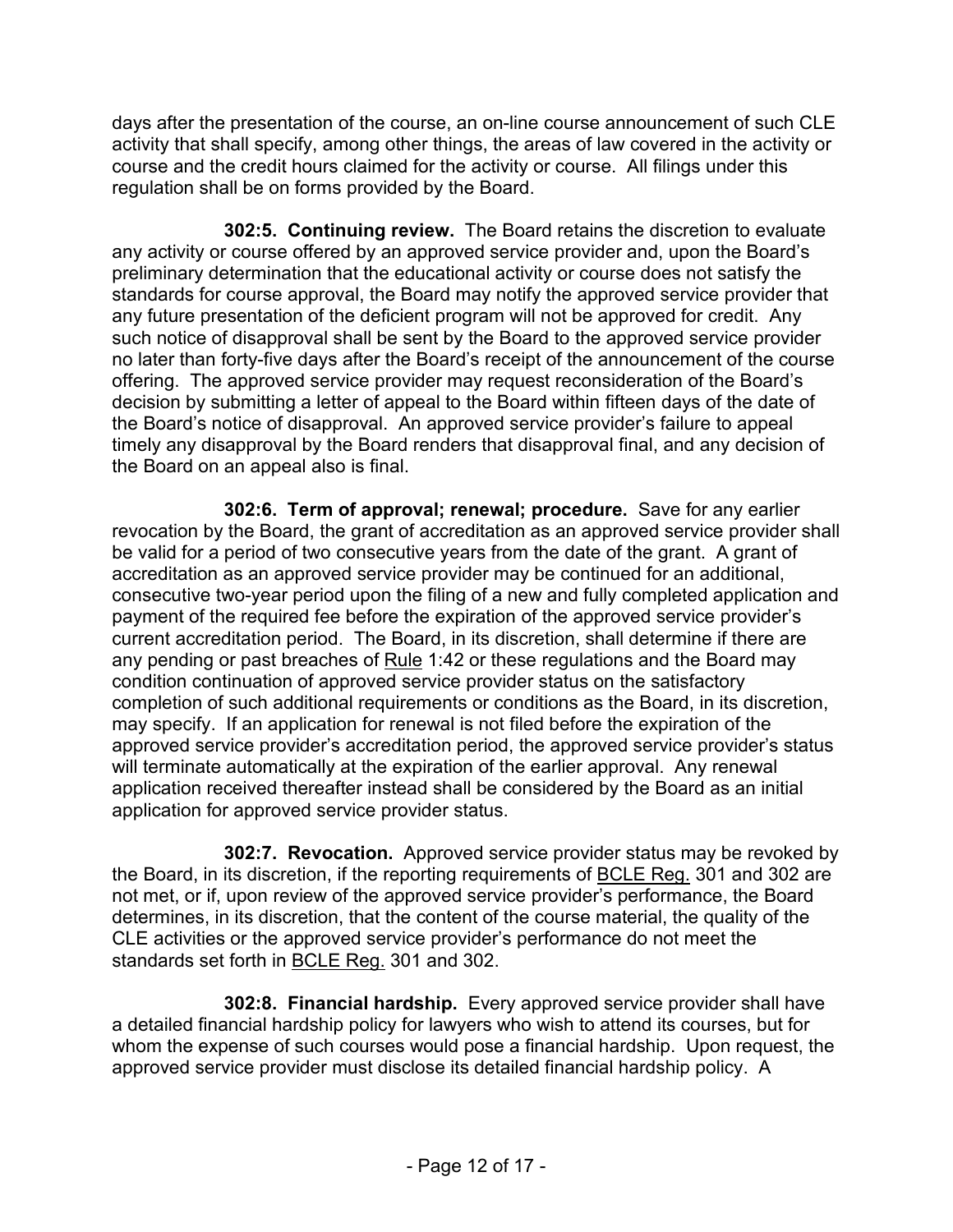financial hardship policy may include, but need not be limited to, the award of scholarships, waivers of course fees, reduced fees, or discounts.

**302:9. Standards for per-course approved service providers.** A provider of CLE activities or courses that has not qualified as an approved service provider or an active lawyer may apply for course accreditation of a single CLE activity or course on a form provided by the Board, which form shall include, at a minimum, a detailed description of the provider, the course, the course materials, and the lectures. An application for per-course approval should be submitted prior to the presentation of the course, but in no event later than thirty days after the presentation. Applications for per-course approved service providers must comply with the course accreditation standards and requirements of BCLE Reg. 301, the fees, recordkeeping and record retention requirements of BCLE Reg. 301:2, the recordkeeping and filing requirements of BCLE Reg. 302:4, the continuing review requirements of BCLE Reg. 302:5, and the financial hardship requirements of BCLE Reg. 302:6.

**302:10. Required notice.** When a CLE activity or course has been accredited or the CLE activity or course is offered by an approved service provider, the approved service provider or the per-course approved service provider, as the case may be, shall set forth prominently in its brochures and/or registration materials the following: "This program had been approved by the Board on Continuing Legal Education of the Supreme Court of New Jersey for \_\_\_ hours of total CLE credit. Of these,  $\qquad$  qualify as hours of credit for ethics/professionalism, and  $\qquad$  qualify as hours of credit toward certification in civil trial law, criminal trial law, workers compensation law, municipal court law, and/or matrimonial law."

# **PART FOUR: COMPLIANCE**

# **REGULATION 401. Confirmation of compliance by lawyers; audit; fees; compliance reporting groups.**

**401:1. Compliance obligation.** Every lawyer subject to the mandatory requirements of BCLE Reg. 201:1 or 201:2 shall keep and maintain a record of CLE course attendance for a period of three years from the date of attendance, regardless of the person, entity, organization or association that offered the CLE course or the format in which the CLE course was offered. At the end of each compliance period and subject to the provisions of BCLE Reg. 401:2, every lawyer subject to the mandatory requirements of BCLE Reg. 201:1 or 201:2 shall certify to the Board, as provided under Rule 1:4-4(b) and on the Annual Attorney Registration Statement (or on such other form as provided by the Board), the lawyer's compliance with the mandatory requirements of BCLE Reg. 201:1 or 201:2. The Board retains the right to audit any lawyer's compliance with the mandatory requirements of BCLE Reg. 201:1 or 201:2. Every lawyer subject to the mandatory requirements of **BCLE Reg.** 201:1 or 201:2 shall cooperate in any such audit and shall reply in writing within thirty days of receipt of a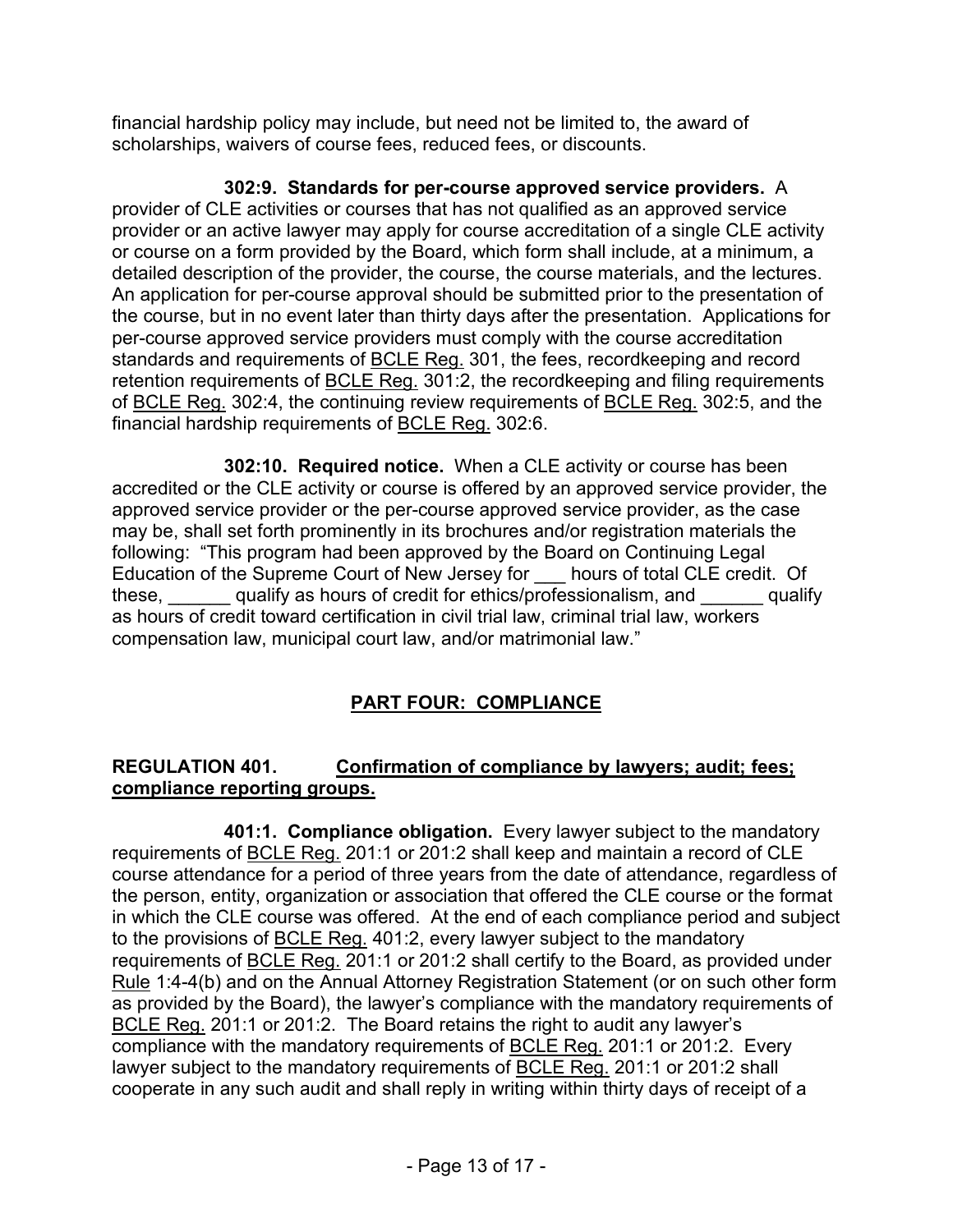request for information, producing proof of compliance. Where a lawyer is unable to provide to the Board the requested information in writing within thirty days, the lawyer shall, within that time, inform the Board in writing of the reason that the information cannot be so provided and shall give a date certain when it will be provided. A failure to cooperate under BCLE Reg. 401 may qualify as a violation of RPC 8.1(b). Lawyers, at the discretion of the Board, may also be assessed certain fees to assist in the funding of the continuing legal education program.

**401:2. Compliance reporting groups.** Each active lawyer is permanently assigned to one of two compliance groups for CLE purposes, with one group reporting each year. Those whose birthdays are during the period from January 1 through June 30 must certify their compliance on the Annual Attorney Registration Statement (or on such other form as provided by the Board) of each even numbered year next following the completion of a compliance period (Compliance Group 1); those whose birthdays are during the period from July 1 to December 31 must certify their compliance on the Annual Attorney Registration Statement (or on such other form as provided by the Board) of each odd numbered year next following the completion of a compliance period (Compliance Group 2).

**401.3. Transitional reporting requirements.** No reporting obligation is due during calendar year 2010. A compliance report in respect of one-half of the mandatory CLE requirements is due from Compliance Group 2 on the Annual Attorney Registration Statement due in 2011. Commencing with the Annual Attorney Registration Statement due in 2012 and continuing thereafter, compliance reports become due as provided in BLCE Reg. 401.2.

### **401.4. Reporting requirements for newly admitted lawyers.**

Commencement of the compliance reporting period for newly admitted lawyers is deferred until January 1 of the year immediately following admission to the New Jersey Bar. Newly admitted attorneys automatically will be assigned to a compliance group based on their respective birthdays, as provided in BLCE Reg. 401.2. For all newly admitted lawyers whose first compliance report must be made in an even-numbered year, those in Compliance Group 1 will have a transitional reporting requirement and will be required to report on the Annual Attorney Registration Statement due in that first compliance reporting period only one-half of the mandatory CLE requirements. For all newly admitted lawyers whose first compliance report must be made in an oddnumbered year, those in Compliance Group 2 will have a transitional reporting requirement and will report one-half of the mandatory CLE requirements on the Annual Attorney Registration Statement in that first compliance reporting period. Continuing thereafter, compliance reports become due as provided in BCLE Reg. 401:2.

**401:5. "Grandfathering" provision.** As provided in Notice to the Bar dated August 13, 2009, and upon request by a provider, the Board will grant credit for certain qualifying continuing legal education courses taken after January 1, 2009 but prior to January 1, 2010. At a minimum, the following categories of courses shall be awarded such credit: (a) courses taken in satisfaction of the requirements for New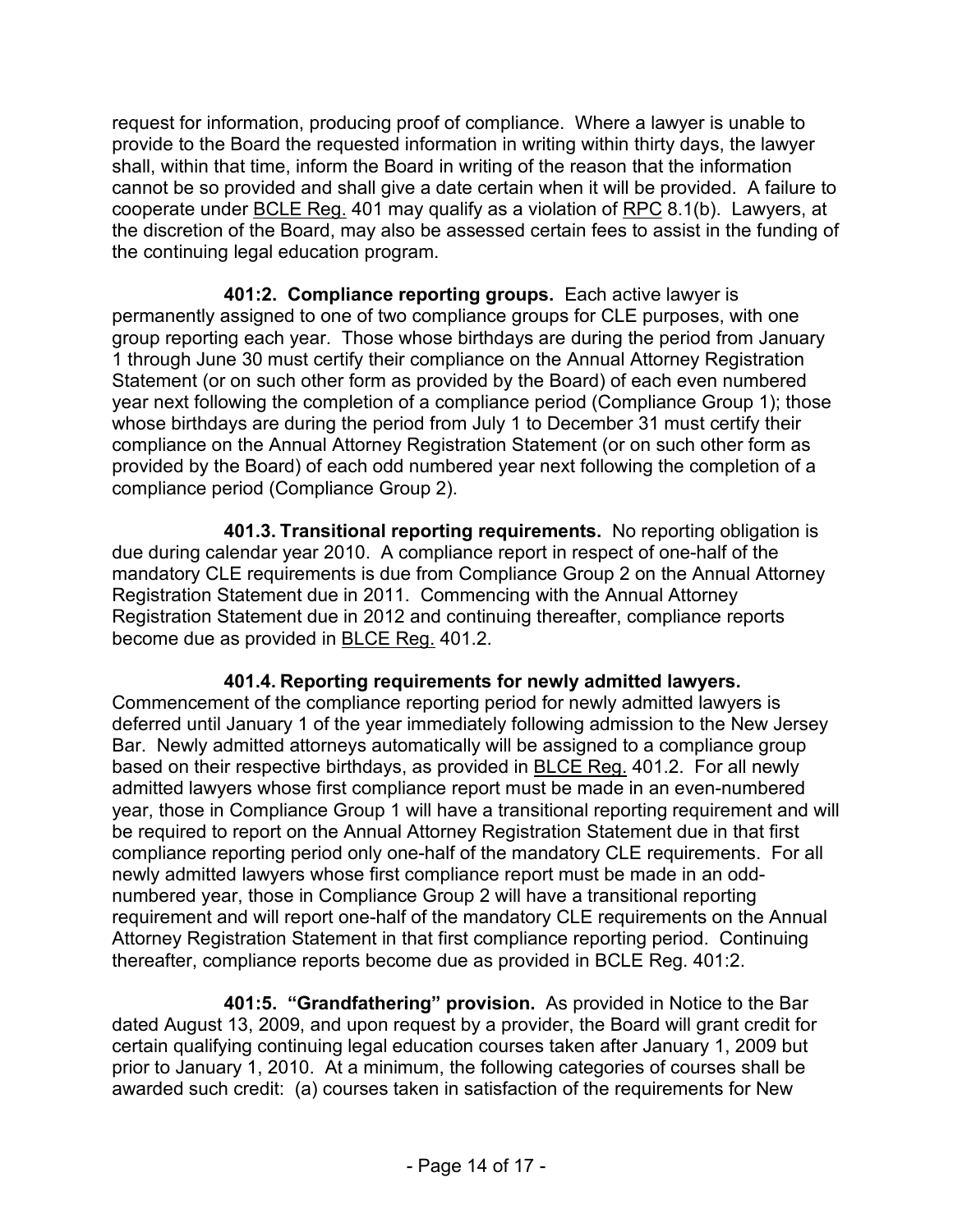Jersey certified attorneys pursuant to  $Rule 1:39-2(d)$ ; (b) courses that satisfied the skills and methods requirements of former Rule 1:26; and (c) courses that qualify to satisfy another State's continuing legal education requirements. The number of credit hours that will be awarded for courses taken prior to January 1, 2010 shall not exceed twentyfour.

### **REGULATION 402. Lawyer noncompliance and reinstatement.**

**402:1. Noncompliance.** A lawyer who fails to submit the required certification of compliance by the reporting deadline, or who files a certification stating that he or she has failed to comply with Rule 1:42 and these regulations during the compliance reporting period shall be notified by the Board of noncompliance. Upon issuance of that notice, a non-compliant lawyer shall have a grace period of sixty days from the original certification due date to either (a) achieve compliance and file a certification that they have complied with these rules, or (b) apply for an exemption under Rule 1:28-2(b). During that grace period, a lawyer may attain the numbers of credit hours needed for compliance in the prior reporting period(s). Credit hours earned during the grace period in excess of the amount needed toward compliance in the prior reporting period(s) may be used to satisfy the then-current reporting period. No lawyer shall receive more than one grace period with respect to the same reporting period. Grace periods shall not be extended or renewed, unless for good cause shown.

**402:2. Late fees.** Active lawyers who fail to complete, sign, and submit the compliance reporting certification to the Board after its due date or who certify a failure to comply with the CLE requirement shall pay a late fee in an amount to be set by the Board.

**402:3. Effect of failure to comply.** A lawyer who fails to comply in a timely manner with the CLE reporting requirement may be deemed administratively ineligible to practice law in New Jersey.

**402:4. Reinstatement.** A lawyer who has been administratively suspended from the practice of law for noncompliance with Rule 1:42 and these regulations may be reinstated administratively by the Board upon the suspended lawyer filing an appropriate certification that he or she has complied with the CLE requirements and the payment of a fee in an amount to be determined by the Board.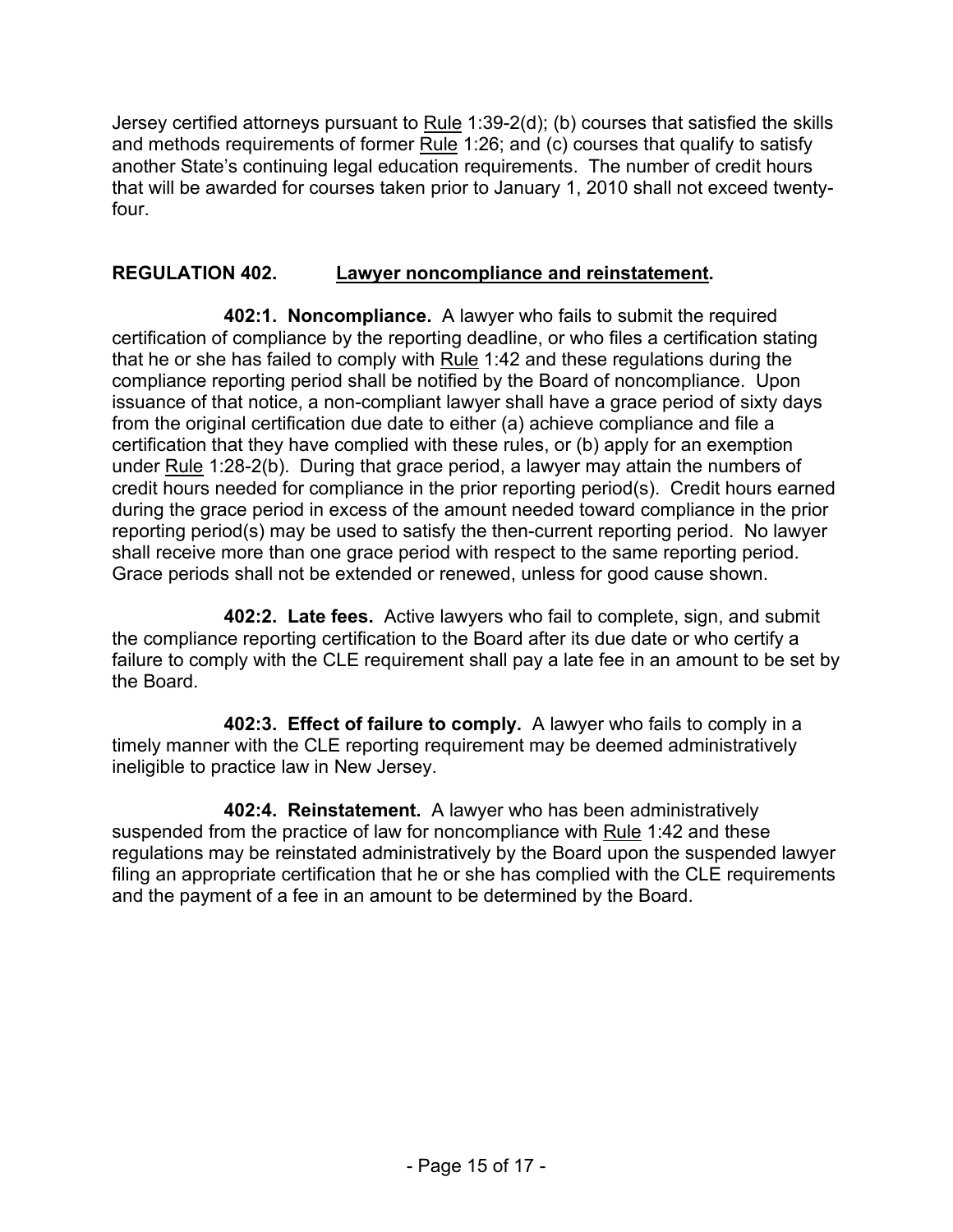### **PART FIVE: APPEAL PROCESS**

#### **REGULATION 501. Petitions for review.**

**501:1. Notice.** Within twenty days after any final action of the Board denying any requested relief, any aggrieved person, entity, organization or association may seek review thereof by serving on the Board a notice of petition for review by the Supreme Court and by filing the original notice with the Clerk of the Supreme Court. The notice shall set forth the petitioner's name and address and, if represented, the name and address of counsel. The notice shall designate the action of the Board sought to be reviewed and shall concisely state the manner in which the petitioner is aggrieved.

**501:2. Deposit for Costs.** Deposit for costs shall be made in accordance with Rule 2:12-5.

**501:3. Record on Petition for Review.** If the petition for review is granted, the record on review shall be the determination made by the Board; the application for relief; a brief or memorandum of law, if any; and any documents or other evidence or proof relied upon by the Board in arriving at its determination.

**501:4. Form of Petition for Review.** A petition for review shall be in the form of a brief, conforming to the applicable provisions of Rule 2:6 and not exceeding fifteen pages if printed or twenty pages if otherwise reproduced or typed, exclusive of tables of contents, citations and appendix. It shall contain a short statement of the matter involved, the question(s) presented, the errors complained of and the arguments in support of the petitioner's position. It shall also contain a certification by the petitioner or counsel, if any, that the petition presents a substantial question and is filed in good faith and not for purposes of delay.

**501:5. Service and Filing of Petition for Review.** Within ten days after filing of the notice of petition for review**,** two copies of the petition shall be served on the Chair of the Board and nine copies thereof shall be filed with the Clerk of the Supreme Court.

**501:6. Response to Petition for Review.** The Board shall, within thirty days of the service of the petition, serve two copies of the brief in opposition to the petition and file nine copies thereof with the Clerk of the Supreme Court. The brief shall be direct and concise, shall conform to the applicable provisions of Rule 2:6 and shall not exceed fifteen pages if printed or twenty pages if otherwise reproduced or typed, exclusive of table of contents, citations and appendix. Within ten days of such service, petitioner may serve two copies and file nine copies of a reply brief not exceeding nine pages if printed or ten pages if otherwise reproduced or typed, exclusive of tables of contents, citations or appendix.